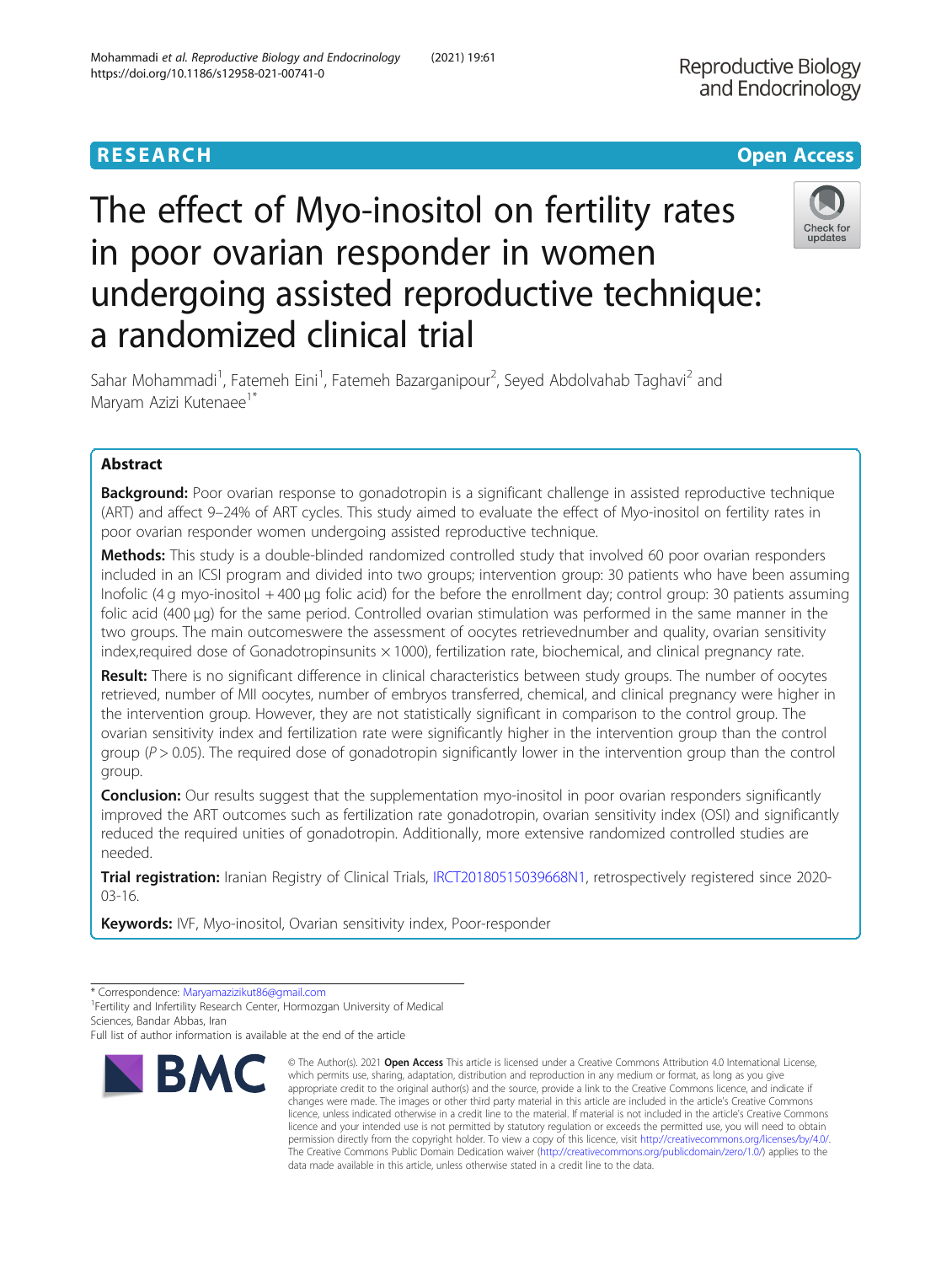The poor ovarian response is the most important limiting factors in the success of in-vitro fertilization (IVF), which is observed in 9–24% of women which are undergoing assisted reproduction techniques [\[1](#page-5-0), [2\]](#page-5-0). In people with poor ovarian response can be seen ovulation reduction, decreased fertility following treatments due to increased age or reduced ovarian reserve [\[3](#page-5-0)]. Ovarian reserve as a potential marker of ovarian function is to reflect the quantity and quality of the eggs within an ovary [[4\]](#page-5-0). Fertility outcomes directly depend on the quality of the egg; in fact, low-quality eggs may cause female infertility and an important obstacle in in vitro fertilization [[5\]](#page-5-0).

The quality of the eggs depends on the various processes that occur during the oogenesis, and the oocyte growth and maturation depend on the follicular microenvironment [\[6](#page-5-0)]. Some biochemical characteristics of follicular fluid surrounding oocyte may play a decisive role in determining the quality of the egg, and they arepotential factors for achieving fertilization and fetal development  $[6, 7]$  $[6, 7]$  $[6, 7]$  $[6, 7]$ . Recent studies have also shown that high concentrations of myo-inositol in follicular fluid have a significant role in follicle maturation and markers of good quality ovulation [\[8](#page-5-0)].

Myo-inositol is an enzymatic isoform of inositol and belongs to the vitamin B complex family [\[9](#page-6-0)]. It is produced from glucose 1-phosphate in a NAD-catalyzed oxidation reaction with nicotinamide adenine dinucleotide (NAD). Myo-inositol is cyclic alcohol that plays a crucial role in cell morphogenesis and cytogenesis, signal transduction, lipid synthesis, cell membrane structure  $[10]$  $[10]$ . In the ovary, Myo-inositol is responsible for important intracellular signals essential for oocyte development, because it seems to improve oocytes in vitro maturation. Moreover, Myo-inositol induces the intracellular pathways are involved in the release of cortical granules, in the inhibition of polyspermy, in the completion of meiosis and in the activation of the cell cycle that subsequently results in embryo development [\[11\]](#page-6-0) and reduce the oxidative stress  $[12]$ . The findings of various studies have shown that administration of myo-inositol in patients with polycystic ovary syndrome (PCOS) undergoing assisted reproductive techniqueshas positive effects on insulin sensitivity, oocyte maturation, egg quality, and pregnancy rate. That is why the administration of inositol is one of the treatments of polycystic ovary syndrome [\[13\]](#page-6-0). Moreover, Caprio and colleagues [[14\]](#page-6-0), in a pilot study, have reported that treatmentwith myo-inositol could have a positive effect on the fertilization rate, implantation rate and pregnancy rate in poor ovarianresponders.

As previously mentioned,patients with poor ovarian response havedeclined in the number of oocytes andthehighimplantation failure rates. Since fertility outcomes depend directly on the quality of the oocytes,we designed a randomized clinical trial that aimed to evaluatethe effect of myo-inositol on fertility rates in poor ovarian responder women undergoing assisted reproductive technique.

# **Methods**

# Design and data collection

This study is A randomized controlled clinical trial with double-blinded parallel groupsregistered at theIranian Registry of Clinical Trials, IRCT20180515039668N1, retrospectively registered since 2020-03-16. Also, this study approved by Hormozgan University of Medical Sciences Ethics Committee with ethical code IR.HUMS.- REC.1398.393. Sixty infertile women with poor ovarian response attending at the infertility centerof Hormozgan University of Medical Sciences in Bandar Abbas, Hormozgan, Iran, were invited to participate in the study during 2020. An information sheet was offered to all women and informed written consent was obtained. All participants were aware that they couldwithdraw any time during the trial. Randomization was centralized and computerized with a concealed randomization sequence. According to the study of Lesoine et al. [\[15](#page-6-0)] and  $\alpha$  = 0.05,  $β = 0.2$ , the sample size were estimated at least 30 women per group.

# Recruitment of participants

The inclusion criteria were infertile women of 20–43 years old who have one of the criteria of poor ovarian responder as bellow: Antral follicle count less than 7 orAnti-Mullerian hormone level Less than 1.2 ng/ml. Other criteria were Having a body mass index (BMI) of 19–25, absence of endocrine and metabolic disorders such as polycystic ovary syndrome, hyperprolactinemia, diabetes and thyroid dysfunction Pelvic pathology such as hydrosalpinx, uterine anomaly Stages III to IV endometriosis and fibroma, absence ofmale factors infertility such as Oligo-Astheno-Teratozoospermia (OAT) or Azoospermia. The study excluded patients who become pregnant spontaneously in pretreatment period and they have no desire for cooperation.

#### Study design

All patients will receive infertility treatment with the antagonist protocol after receiving the drug. After ovulation induction, the number of oocytes, fertilization rate, and pregnancy rate are checked. Blinding: People in the control group receive folic acid powder similar to the form of Inofolic (myo-inositol + folic acid) produced by a reputable private pharmaceutical company. Both groups of patients, clinical researcher, and data analyzer, do not know the type of treatment.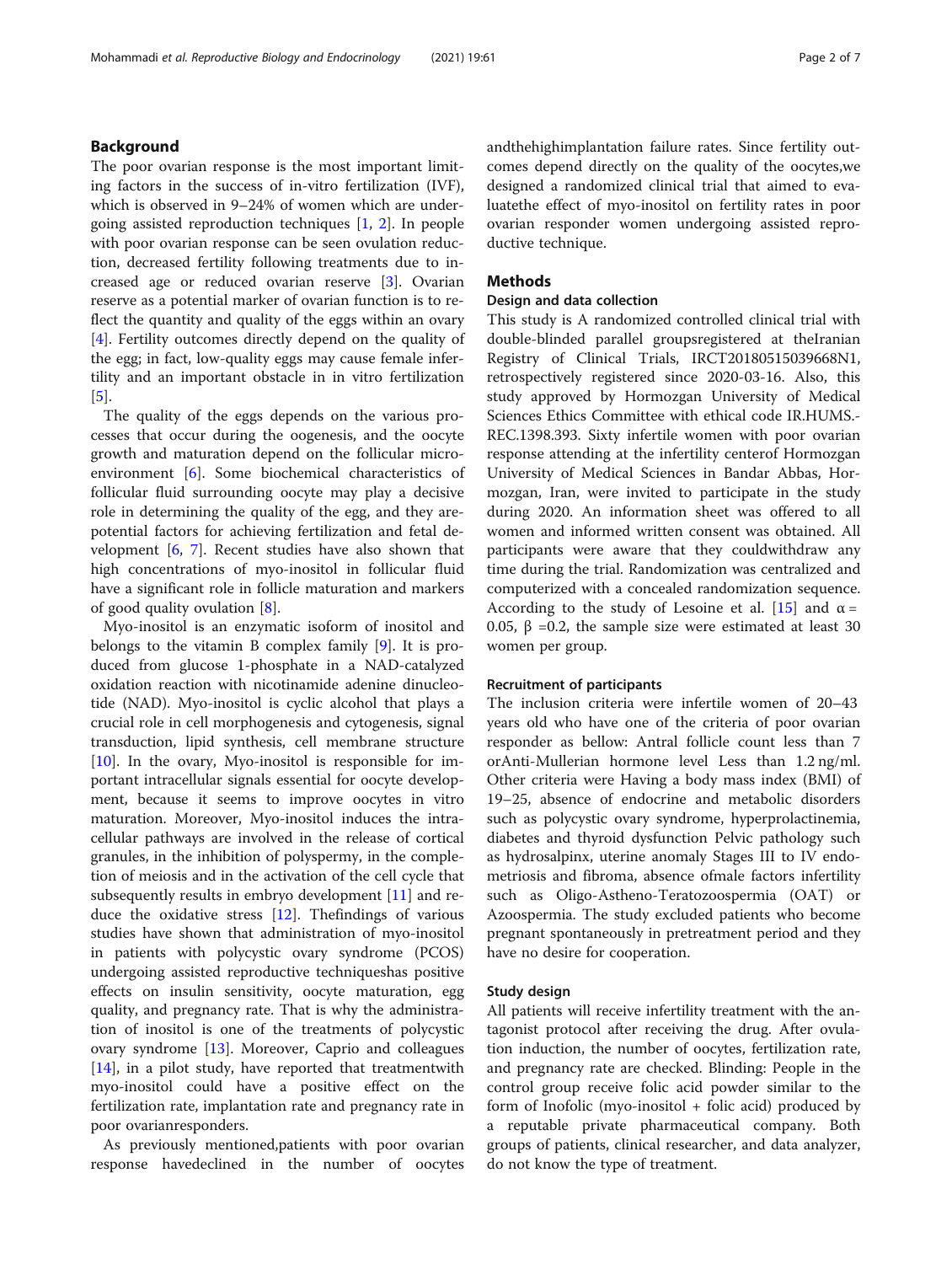All patients were divided into two pretreatment groups: Intervention group who receive Infolicpowder 4 g/daily-12 weeks and Control group who receive folic acid 400 mg/ daily-12 weeks. In the last cycle of pretreatment, two ampoulespergoveris (Merck-Serono, Switzerland) was prescribed daily from the second day of menstruation for 5 days. Then vaginalultrasonography using a 6–9 MHz convex-array transducer (Ultrasonix RP, Vancouver, BC, Canada) was done, and the GnRH antagonist (Cetrotide 0.25 mg sc, Merck-Serono, Switzerland) was prescribed daily. It was continued until the day of ovulatory hCG administration according to the ovarian response. The patientswere evaluated during 12–16 days of menstrual cyclesfor the response of the

drug, the size of the follicles reachedin the ovary, and the thickness of the endometrium by vaginalultrasonography using a 6–9 MHz convex-array transducer (Ultrasonix RP, Vancouver, BC, Canada). When at least twofollicles were greater than 18 mm, 10,000 IU urinary hCG (Choriomon, IBSA, Lugano, Switzerland) Intramuscularly was administered for ovulation induction, and oocyte pickup was performed 34–36 h later.

The main outcomes were oocyte quality, oocytes number, Fertilization rate, Embryo quality, Clinical, Biochemical pregnancy rate, andabortion rate.

Biochemical pregnancy was defined as a small and transitory increase in β-hCG levels. The clinical pregnancies were identified by the presence of a gestational sac on ultrasonography 5 weeks after hCG injection.

# ICSI procedure

Oocyte and sperm prepared for conventional intracytoplasmic sperm injection (ICSI). Briefly, after oocyte retrieval, cumulus and corona radiata cellswere immediately removed after retrieval by a short exposure to Life global total HEPES (Life global, Brussels, Belgium) containing 20 IU/mL hyaluronidase (Sage IVF) and gentle aspiration in and out ofa Pasteur pipette and mechanically cleaned from the remaining surrounding cumulus cells by aspiration using a denuding pipette (Denuding Flexi-Pet; Cook, Brisbane, Australia) with 130–170 mm diameter. The denuded oocytes were assessedfor their meiotic maturation status. The oocytes with an extruded first polar body presumably atthe metaphase II stage (MII) were selected for ICSI. Semen was prepared by discontinues density gradient based on factory instruction. We make the lower (90%) phase and upper (45%) phase gradient by AllGrad 100 and AllGrad wash solution (Life global, Brussels, Belgium). Liquefied semen gently placed onto the upper phase and Centrifuged for 18 min at 350 g. ICSI procedure has been described previously [[16](#page-6-0)] and performed at 4–6 h after oocyte retrieval. After ICSI, the resulting embryos were classified

base on quality, and good quality embryos were transferred 3 days after ICSI.

#### Statistical analysis

Descriptive and analytical statistical using SPSS 21 (SPSS, Chicago, IL, USA) was used in the present study. Data is presented as average (standard division) for quantitative variables and number (percent) for qualitative. In order to compare groups, we used unpaired ttest for quantitative variables and  $\times 2$  test for ordinal variables. A  $p$ -value less than 0.05 was considered statistically significant.

# Result

# Sample characteristics

Seventy-six eligible patients randomly divided into two groups (38 subjects in each group). Among recruited patients, five declined to participate for personal reasons, four in control (folic acid), one in intervention group (myo-inositol + folic acid), as well as six patients excluded due to spontaneous pregnancy during pretreatment in intervention group. The patients who continued the study were 65.31 subjects were placed in intervention group, 34 in control group. Finally, one patient in intervention (folic acid), four patients in the control group were not continued the study. The process of allocating participants in2020 is shown in Fig. [1.](#page-3-0)

Clinical characteristic of the patients is presented in Table [1.](#page-3-0) There is no significant difference in appearance between study groups  $(P > 0.05)$  (Table [1\)](#page-3-0).

Table [2](#page-4-0) shows the outcomes of assisted reproductive technique in both groups of the poor ovarian responder. The number of oocytes retrieved, number of MII oocytes, number of embryos transferred, chemical, and clinical pregnancy were higher in the intervention group. However, they are not statistically significant in comparison to the control group ( $P > 0.05$ ). Whereas the ovarian sensitivity index (OSI)) (calculated by dividing the total administered rFSH dose by the number of oocytes retrieved to obtain the FSH-to-retrieved oocyte ratio [\[17](#page-6-0)]) and fertilization rate were significantly higher in the intervention group than the control group  $(P > 0.05)$ . Moreover, the miss abortion rate in the intervention group was higher than the control group, but it was not significant ( $P > 0.05$ ). Statistical analysis has shown that the required dose of gonadotropin significantly lower in the intervention group than the control group.

# **Discussion**

To our knowledge, for the first time, we designed a randomized clinical trial that evaluates the effect of myoinositol on the outcome of the IVF cycle in patients defined as the poor ovarian responder. Our data have shown that myo-inositol therapy significantly decreases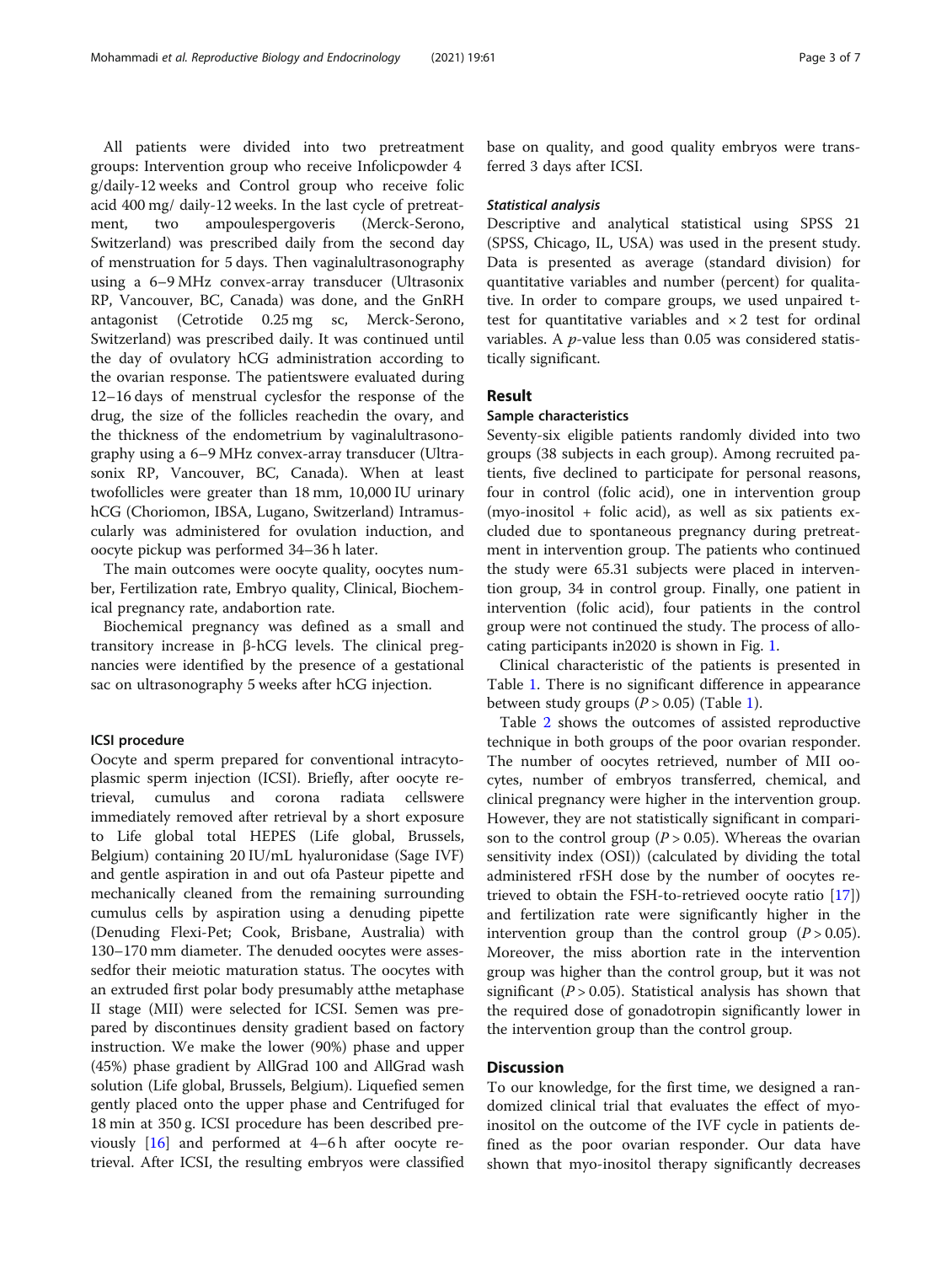<span id="page-3-0"></span>Mohammadi et al. Reproductive Biology and Endocrinology (2021) 19:61 Page 4 of 7



Table 1 Clinical characteristics of the patient in study groups. The data show that all groups were comparable ( $P \le 0.05$ )

| Variable     | Intervention group<br>$(n = 30)$ | Control group<br>$(n = 30)$ | P value |
|--------------|----------------------------------|-----------------------------|---------|
| Age (year)   | $35 + 6.91$                      | $36.7 + 5.6$                | 0.46    |
| AMH          | $0.92 + 0.68$                    | $1.15 + 0.59$               | 0.16    |
| AFC.         | $6.80 + 3.08$                    | $7.93 + 2.8$                | 0.14    |
| Follicle (n) | $3.68 + 3.02$                    | $2.76 + 1.53$               | 0.14    |
| <b>FSH</b>   | $7.89 + 2.91$                    | $6.72 + 3.06$               | 0.15    |
| Estradiol    | $2012.92 + 4.94$                 | $1861.19 + 1.62$            | 0.75    |

the required dose of gonadotropin in poor ovarian responders, and also it significantly increased the ovarian sensitivity index and fertilization rate in poor ovarian responders. Moreover, the number of retrieved oocytes, the number of MII oocytes, the number of embryos transferred, chemical and clinical pregnancy rate showed a positive trend in patients treated by myo-inositol without reaching a statistical significance.

Our data were in line with the result of a controlled observational study of Francesca Caprio, and collogues [[14\]](#page-6-0) that reported the myo-inositol therapy was associated with an enhancement in the fertilization rate, implantation rate, grade I embryos rate and pregnancy rate, but they were no statistically significance. Moreover,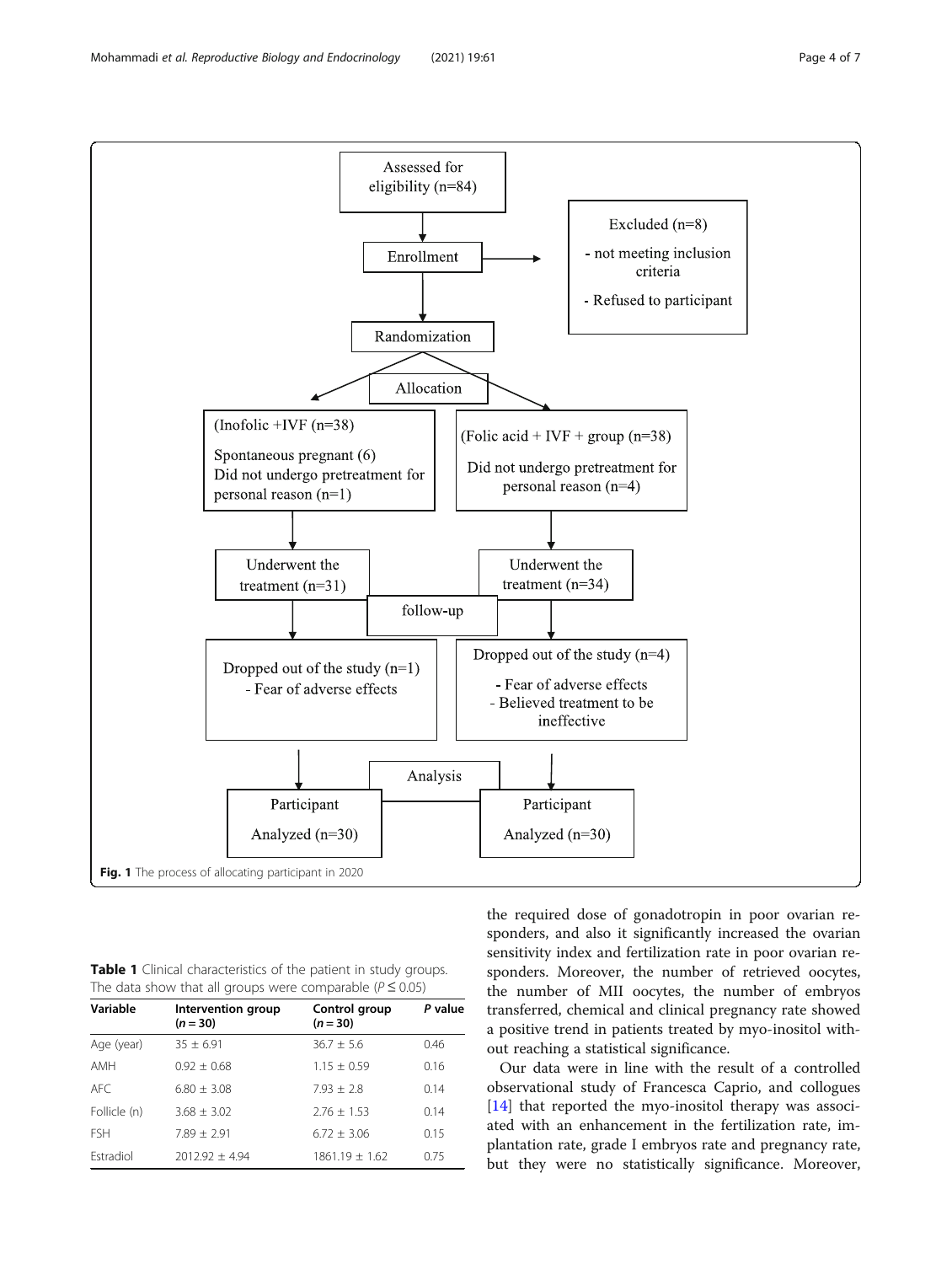they have reported that the number of retrieved MII oocyte and ovarian sensitivity index to gonadotropins were significantly higher in poor ovarian responders treated by myo-inositol. As well as, Lisi and colleagues [\[18\]](#page-6-0) evaluated the effect of myo-inositol combine with folic acid on the quality of oocyte and ovarian response in women without PCOS underwent ART. In consistent to our study, the authors have reported that although the duration of stimulation was similar in myo-inositol and control groups, the total amount of gonadotropin used for follicular maturation was significantly lower in myoinositol group. Moreover, there was no significant difference between the two groups in the implantation and pregnancy rates. Recently it has been proposed that the ovarian reserve markers including patient's age, serum day-three FSH, and AMH level showed a good effectiveness for the choice of FSH starting dose and for optimizing the controlled ovarian stimulation during IVF [\[19](#page-6-0)]. Therefore, it seems that determination of gonadotropin stating dose in addition to myo-inositol may reduce the required gonadotropin particularly in poor ovarian responder. The possible reduction of the required gonadotropin, as well as the duration of controlled ovarian stimulation may significantly reduce the costs of the IVF due lower number of gonadotropin vials and reduced number of outpatient accesses for the follow-up.

Even the other studies which evaluate the effect of inositol on fertility outcomes in other diseases such as PCOS, their findings were resembled to our finding. Since, accumulating evidence has shown that one of the most important mechanisms of PCOS pathogenesis is the insulin-resistance. For this reason, the use of insulinsensitizers, such as inositol isoforms, gained increasing attention due to their safety profile and effectiveness. It is noteworthy that there are a specific myo-inositol depletion and D- chiro-inositol overload in the ovary of PCOS patients [[20](#page-6-0)], therefore the restoring of the physiological level of these isomers in the follicular fluid could be correct the ovarian function [[21](#page-6-0)]. For example, Pourghasem et al. [\[22](#page-6-0)] compared the effectiveness of myo-inositol and metformin in infertile women with polycystic ovary syndrome treated with letrozole. The authors reported that the addition of inositol and metformin to the treatment of infertile PCOS women with letrozole resistance improves the ovarian function; however, it is not significant. Of note, inositol was more effective than metformin in patients. As well as, Bernd Lesoine and Pedro-Antonio Regidor [\[15\]](#page-6-0) investigate the effect of myo-inositol with folic acid on oocyte quality, the ratio between follicles and retrieved oocytes, the fertilization rate, and the embryo quality in PCOS patients undergoing ART treatments. Their findings have shown that myo-inositol therapy in women with PCOS results in better fertilization rates and a clear trend to better embryo quality as the number of retrieved oocytes was smaller in the myo-inositol group.

Previous studies have shown that the myo-inositol as an important component of follicular fluid, playing a crucial role in both nuclear and cytoplasmic oocyte development [[11,](#page-6-0) [23\]](#page-6-0). Moreover, research has shown that the administration of myo-inositol can result in calcium release through the interaction of myo-inositol and its receptors in oocytes [\[24](#page-6-0)]. Calcium oscillation has a pivotal role in meiotic resumption and is responsible for the final oocyte development. Previous studies support this claim that myo-inositol, as a second messenger of calcium signaling, plays a critical role in oocyte development [\[25\]](#page-6-0). Thus, it can be concluded that myo-inositol can improve the pregnancy rate by supporting oocyte development and modulating hormonal balance.

A high level of D-chiro-inositol has been reported to affect oocyte and blastocyst quality as well as ovarian

Table 2 The comparison of the main outcomes in study groups. The data show that there is no significant difference between all groups ( $P \le 0.05$ )

| Variable                  | Intervention group<br>$(n = 30)$ | Control group<br>$(n = 30)$ | P value |
|---------------------------|----------------------------------|-----------------------------|---------|
| Gonadotropin 450          | $4752 \pm 432$                   | $5490 \pm 492$              | 0.000   |
| Gonadotropin dose         | $10.56 \pm 0.96$                 | $12 \pm 1.09$               | 0.000   |
| Ovarian stimulation index | $74 \pm 0.7$                     | $0.43 \pm 0.27$             | 0.04    |
| No. of Oocyte             | $3.4 \pm 3.11$                   | $2.3 \pm 1.28$              | 0.11    |
| Oocyte retrieved (n)      | $3.4 \pm 3.11$                   | $2.3 \pm 1.28$              | 0.11    |
| MII oocyte (n)            | $2.36 \pm 1.64$                  | $1.87 \pm 1.07$             | 0.24    |
| Fertilization rate (%)    | $68.6 \pm 35.4$                  | $40.75 \pm 39.44$           | 0.02    |
| Embryo transferred (n)    | $1.89 \pm 1.1$                   | $1.20 \pm 0.83$             | 0.29    |
| Chemical pregnancy        | 6(20%)                           | 3(10%)                      | 0.3     |
| Clinical pregnancy        | $2(6.6\%)$                       | 0                           | 0.15    |
| Miss abortion             | 4 (13.3%)                        | 3(10%)                      | 0.31    |

<span id="page-4-0"></span>Mohammadi et al. Reproductive Biology and Endocrinology (2021) 19:61 Page 5 of 7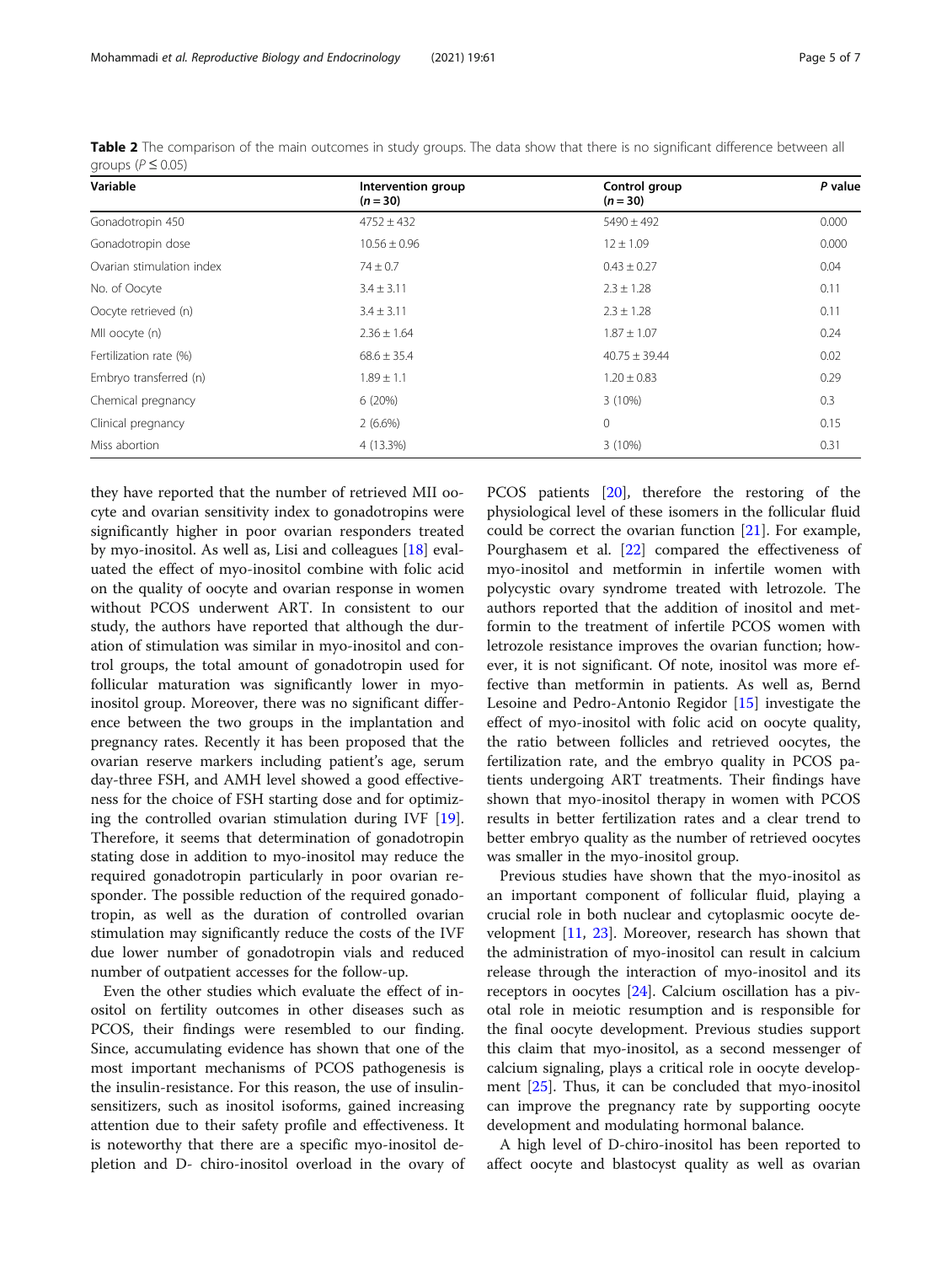<span id="page-5-0"></span>functionality [\[26](#page-6-0)]. A recent study indicated that a high concentration of D-chiro-inositol could inhibit aromatase, an enzyme that converts androgens into estrogens and is involved actively in the biosynthesis of estrogens. Therefore, the altered functioning of the aromatase enzyme accounts for the impairment of androgen conversion into estrogens [[27\]](#page-6-0). This adverse condition may be improved via myo-inositol supplementation, which can enhance the reproductive activities in PCOS patients. Moreover, It has been shown that serum myo-inositol could act as a trophic factor for promotion of in vitro development of preimplantation embryos [\[28](#page-6-0)].

Moreover, an interesting and unexpected finding in our study was that six patients excluded from the study due to spontaneous pregnancy in the pretreatment period of intervention group. This finding reflects the positive effects of myo-inositol on the fertility of poor ovarian responders, and suggests that these patients also can achieve optimal results by myo-inositol without the use of expensive IVF cycle. This finding can be explained as follow at ovarian level, myo-inositol has a crucial role in FSH signaling, and therefore, this could lead to reduction in the required dose of gonadotropin [[11,](#page-6-0) [23](#page-6-0)]. Another mechanism has been proposed for the effect of inositol on IVF outcome is due to inositol potential to reduce the oxidative stress caused by different agents through the induction of natural antioxidant defenses by increasing superoxide dismutaseand catalase levels and intracellular content of glutathione [[12\]](#page-6-0).

Several systematic reviews and meta-analyses have shown that myo-inositol outperforms placebo in terms of ovulation and pregnancy rates. In the systematic review and meta-analysis, Pundir et al. revealed that myo-inositol, in comparison with placebo, appeared to improve the ovulation rate, and metabolic and hormonal profiles significantly in women with PCOS [\[29](#page-6-0)]. Furthermore, the findings of a comprehensive review by Kamenov et al. and Gateva et al. showed that the use of myo-inositol was an important therapeutic approach to improve the metabolic and reproductive disorders in PCOS patients. In the last two studies mentioned above, remarkable clinical outcomes were obtained through myo-inositol pretreatment, followed by ART protocols [\[30,](#page-6-0) [31](#page-6-0)].

However, this randomized clinical trial study has some limitations: the sample size is too small to offer a great significanceof the result obtained.

# Conclusion

Our results suggest that the supplementation myoinositol in ART treatment significantly improved the ART outcomes such as fertilization rate gonadotropin ovarian sensitivity index (OSI) and significantly reduced the required unities of gonadotropin. Additionally, larger randomized controlled studies are needed.

#### Abbreviations

ICSI: Intracytoplasmic sperm injection; ART: Assisted reproductive technique; IVF: In vitro fertilization; PCOS: Polycystic ovarian syndrome; HCG: Human chorionic gonadotropin

# Authors' contributions

SM and MA contributed in Conception and design, data acquisition, writing and confirming the final draft. FE, FB, SA contributed in data acquisition, Recording the outcomes and providing resources. All authors approved the final version for submission. MA supervised the study.

#### Funding

This study was funded by a grant from Hormozgan university of Medical sciences.

#### Availability of data and materials

The primary data for this study from the authors on direct request.

# **Declarations**

#### Ethics approval and consent to participate

The study was followed the Declaration of Helsinki Guideline and approved by the ethics committee of Hormozgan University of Medical Sciences Ethics Committee with ethical code IR.HUMS.REC.1398.393. Written consent was obtained from all participates.

#### Consent for publication

Not applicable.

#### Competing interests

The authors have no conflict of interest in this manuscript.

#### Author details

<sup>1</sup> Fertility and Infertility Research Center, Hormozgan University of Medical Sciences, Bandar Abbas, Iran. <sup>2</sup>Social Determinants of Health Research Center Yasuj University of Medical Sciences, Yasuj, Iran.

# Received: 22 August 2020 Accepted: 7 April 2021 Published online: 23 April 2021

#### References

- 1. Venetis CA, Kolibianakis EM, Tarlatzi TB, Tarlatzis BC. Evidence-based management of poor ovarian response. Ann N Y Acad Sci. 2010;1205(1): 199–206. [https://doi.org/10.1111/j.1749-6632.2010.05665.x.](https://doi.org/10.1111/j.1749-6632.2010.05665.x)
- 2. Jirge PR, Chougule SM, Gavali VG, Bhomkar DA. Impact of dehydroepiandrosterone on clinical outcome in poor responders: a pilot study in women undergoing in vitro fertilization, using bologna criteria. J Hum Reprod Sci. 2014;7(3):175–80. [https://doi.org/10.4103/0974-1208.1424](https://doi.org/10.4103/0974-1208.142477) [77.](https://doi.org/10.4103/0974-1208.142477)
- 3. Shanbhag S, Aucott L, Bhattacharya S, Hamilton MA, McTavish AR. Interventions for 'poor responders' to controlled ovarian hyperstimulation (COH) in in-vitro fertilisation (IVF). Cochrane Database Syst Rev. 2007;(1): CD004379.
- 4. Fauser BC, Diedrich K, Devroey P. Predictors of ovarian response: progress towards individualized treatment in ovulation induction and ovarian stimulation. Hum Reprod Update. 2008;14(1):1–14. [https://doi.org/10.1093/](https://doi.org/10.1093/humupd/dmm034) [humupd/dmm034.](https://doi.org/10.1093/humupd/dmm034)
- 5. Karimzadeh MA, Mashayekhy M, Mohammadian F, Moghaddam FM. Comparison of mild and microdose GnRH agonist flare protocols on IVF outcome in poor responders. Arch Gynecol Obstet. 2011;283(5):1159–64. [https://doi.org/10.1007/s00404-010-1828-z.](https://doi.org/10.1007/s00404-010-1828-z)
- 6. Wiener-Megnazi Z, Vardi L, Lissak A, Shnizer S, Reznick AZ, Ishai D, et al. Oxidative stress indices in follicular fluid as measured by the thermochemiluminescence assay correlate with outcome parameters in in vitro fertilization. Fertil Steril. 2004;82(Suppl 3):1171–6. [https://doi.org/10.1](https://doi.org/10.1016/j.fertnstert.2004.06.013) [016/j.fertnstert.2004.06.013](https://doi.org/10.1016/j.fertnstert.2004.06.013).
- 7. Hague WM. Homocysteine and pregnancy. Best Pract Res Clin Obstet Gynaecol. 2003;17(3):459–69. [https://doi.org/10.1016/S1521-6934\(03\)00009-9](https://doi.org/10.1016/S1521-6934(03)00009-9).
- 8. Chiu TTY, Rogers MS, Law ELK, Briton-Jones CM, Cheung LP, Haines CJ. Follicular fluid and serum concentrations of myo-inositol in patients